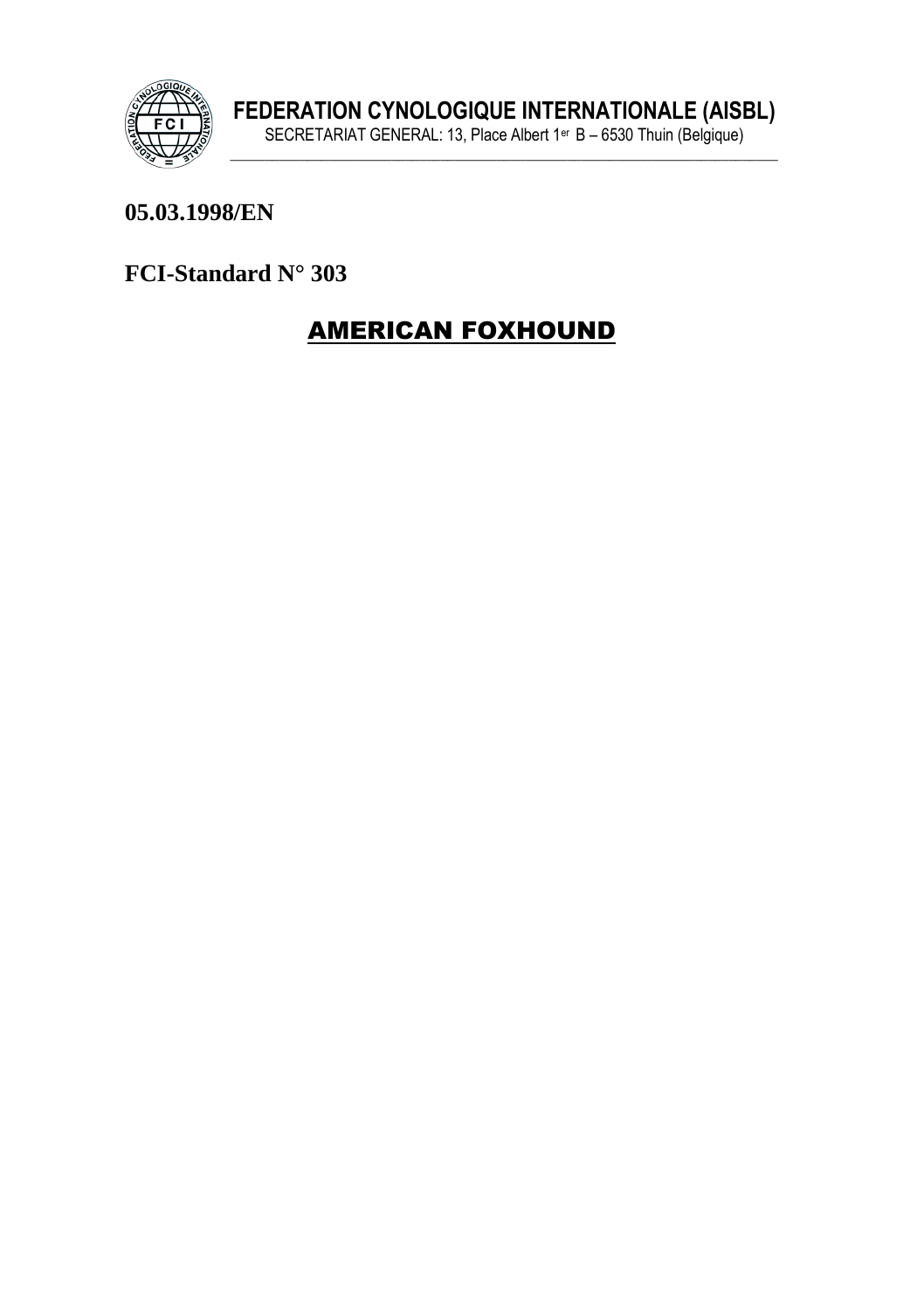**ORIGIN**: U.S.A.

### **DATE OF PUBLICATION OF THE OFFICIAL VALID STANDARD**: 02.11.1979.

#### **UTILIZATION**: Hound.

**FCI-CLASSIFICATION**: Group 6 Scenthounds and related breeds. Section 1.1 Large-sized hounds. With working trial.

**HEAD**: Should be fairly long, slightly domed at occiput.

CRANIAL REGION: Skull: Broad and full. Stop: Moderately defined.

FACIAL REGION: Muzzle: Of fair length, straight and square-cut.

**EYES**: Large, set well apart, soft and houndlike; expression gentle and pleading. Colour brown or hazel.

**EARS**: Set on moderately low, long, reaching when drawn out nearly, if not quite, to the tip of the nose; fine in texture; fairly broad, with almost entire absence of erectile power; setting close to the head with the forward edge slightly in turning to the cheek; round at tip.

**NECK**: Rising free and light from the shoulders, strong in substance, yet not loaded, of medium length. The throat clean and free from folds of skin, a slight wrinkle below the angle of the jaw, however, is allowable.

#### **BODY**:

Back: Moderately long, muscular and strong. Loin: Broad and slightly arched.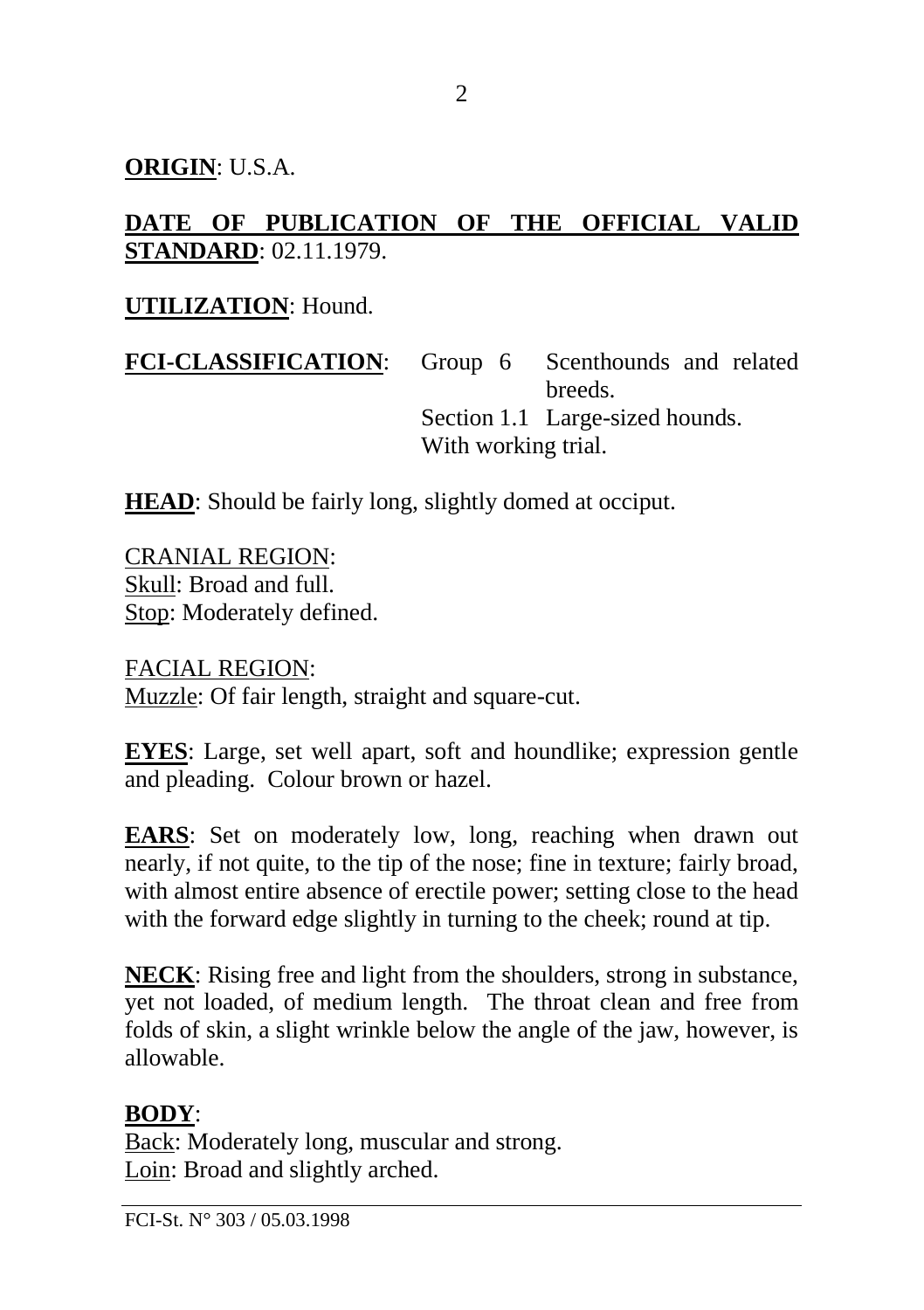Chest: Should be deep for lung space, narrower in proportion to depth than the English Hound, 28 inches girth (71 cm) in a 23-inch (58 cm) hound being good.

Ribs: Well sprung; back ribs should extend well back.

Underline and belly: A three-inch (7,6 cm) flank allowing springiness.

**TAIL**: Set moderately high; carried gaily, but not turned forward over the back; with slight curve; with very slight brush.

### **LIMBS**

#### FOREQUARTERS:

General appearance: Forelegs straight, with fair amount of bone. Shoulder: Sloping, clean, muscular, not heavy or loaded, conveying the idea of freedom of action with activity and strength.

Pastern: Short and straight.

Forefeet: Foxlike. Well arched toes, strong nails, pads full and hard.

#### HINDQUARTERS:

Hips and thighs: Strong and muscled, giving abundance of propelling power.

Stifle: Strong and well let down.

Hocks: Firm, symmetrical and moderately bent.

Hindfeet: Close and firm.

### **COAT**

Hair: Close, hard hound coat of medium length.

Colour: Any colour.

### **SIZE**:

Dogs should not be under

22 or over 25 inches (56-63,5 cm).

Bitches should not be under

21 or over 24 inches (53-61 cm), measured across the back at the point of the withers, the hound standing in a natural position with his feet well under him.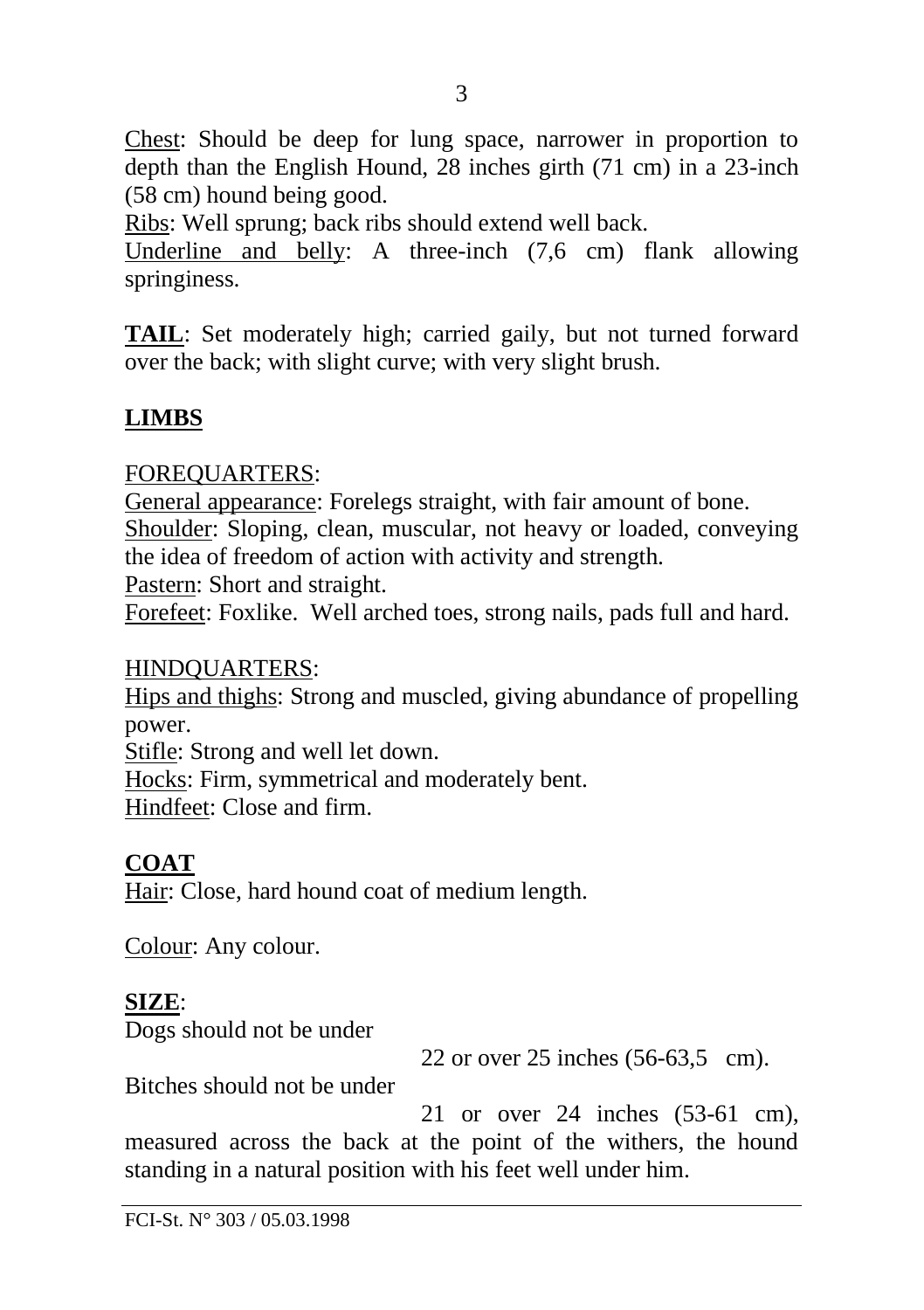**FAULTS** : Any departure from the foregoing points should be considered a fault and the seriousness with which the fault should be regarded should be in exact proportion to its degree and its effect upon the health and welfare of the dog.

- Skull very flat, narrow across the top; excess of dome.
- Roman-nosed, or upturned, giving a dish-face expression.
- Muzzle long and snipey, cut away decidedly below the eyes, or very short.
- Eyes small, sharp and terrierlike, or prominent and protruding.
- Ears short, set-on high, or with a tendency to rise above the point of origin.
- Neck thick, short, cloddy, carried on a line with the top of the shoulders. Throat showing dewlap and folds of skin to a degree termed throatiness ».
- Back very long, swayed or roached back.
- Loins flat, narrow.
- Chest disproportionately wide or with lack of depth.
- Ribs flat.
- Tail long. Teapot curve or inclining forward from the root. Rat tail. Entire absence of brush.
- Forelegs crooked.
- Shoulders straight, upright.
- Out at elbow.
- Carpus knuckled over forward or bent backward.
- Cowhocks or straight hocks.
- Feet long, open or spreading.
- Lack of muscle and propelling power.
- Coat short, thin, or of a soft quality.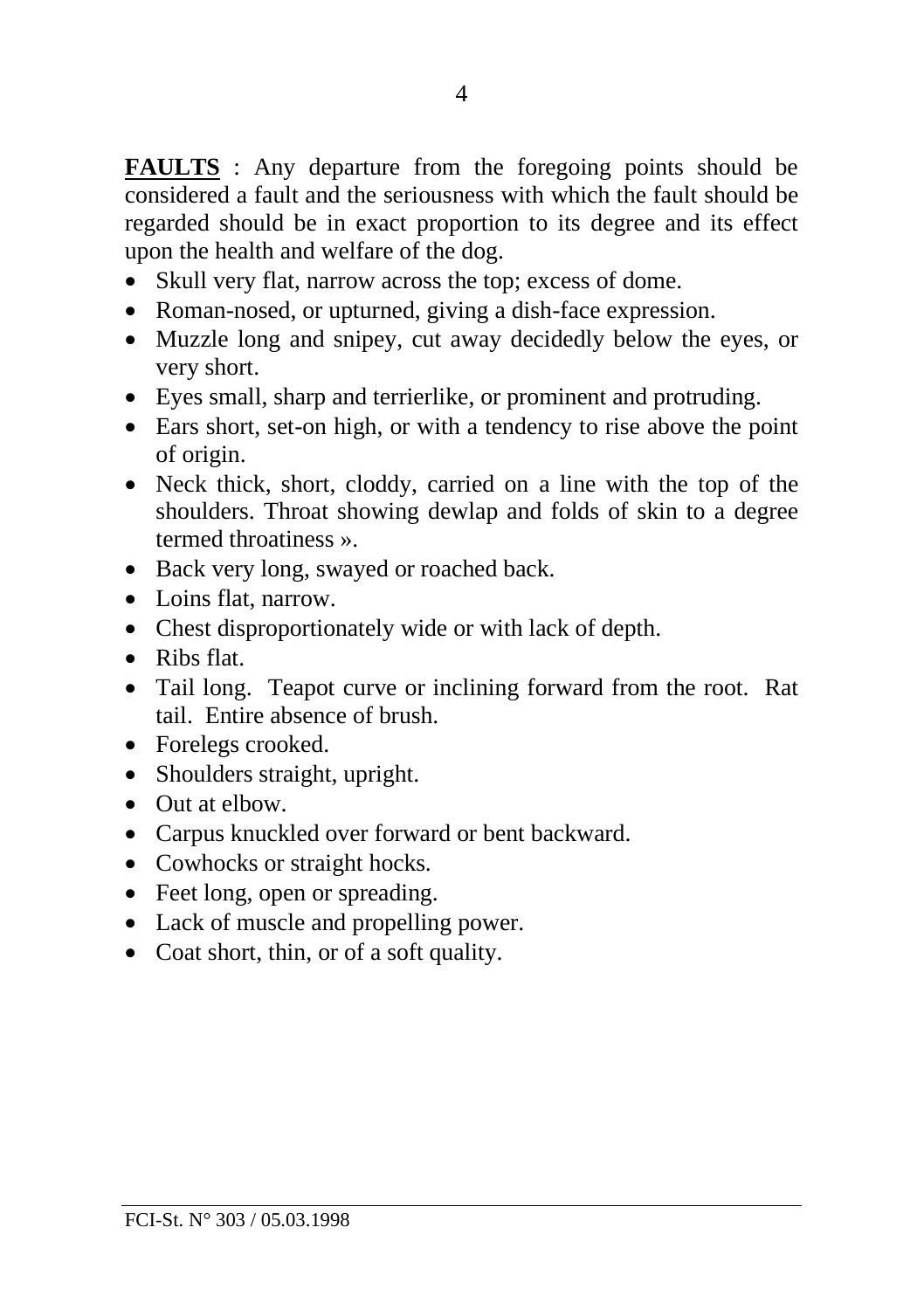## **DISQUALIFYING FAULTS**:

- Aggressive or overly shy dogs.
- Any dog clearly showing physical of behavioural abnormalities.

#### **Scale of points**

| Head                    |               |     |
|-------------------------|---------------|-----|
| <b>Skull</b>            | 5             |     |
| Muzzle                  |               |     |
| Eyes                    | $\frac{5}{5}$ |     |
| Ears                    |               | 20  |
| Body                    |               |     |
| Neck                    | 5             |     |
| Chest and               |               |     |
| shoulders               | 15            |     |
| Back, loin              |               |     |
| 15<br>and ribs          | 35            |     |
| <b>Running</b> gear     |               |     |
| Forelegs                | 10            |     |
| Hips, thighs, hind legs | 10            |     |
| Feet                    | 15            | 35  |
| Coat and tail           |               |     |
| Coat                    | 5             |     |
| Tail                    | 5             | 10  |
| Total                   |               | 100 |

# **N.B.:**

- Male animals should have two apparently normal testicles fully descended into the scrotum.
- Only functionally and clinically healthy dogs, with breed typical conformation should be used for breeding.